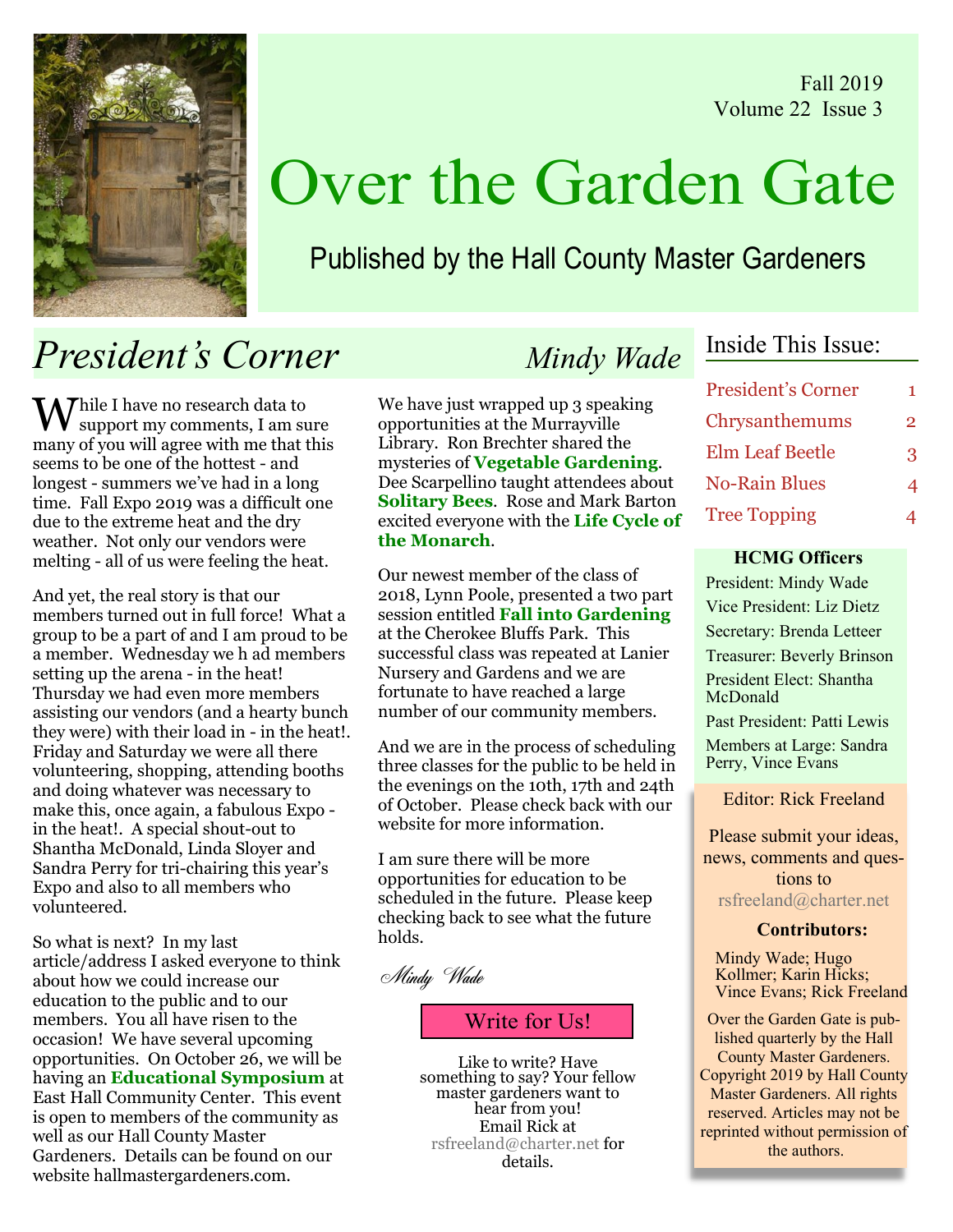### The Beauty of Chrysanthemums Hugo Kollmer

**F**all has always been my favorite season of the year. Temperatures are moderating, wildlife are actively preparing for the lean months ahead, the acrid odor of burning leaves is in the air, and there is a miraculous assortment of fall colors displayed for our enjoyment by a wide assortment of flora. Not among the least of colorful plants, are *chrysanthemum*, or just "mums", conspicuously displayed in pots, planters and flower beds and floral arrangements.

um] cinerariaefolium) are used in the production of the natural insecticide Pyrethrum and the active ingredients, called pyrethrins, are used in the manufacture of synthetic **insecticides** 

Once consisting of several genera, a 1999 ruling by the International Code of Botanical Nomenclature changed the defining genus to Chrysanthemum indicum, which we commonly use in our urban landscapes, while the florists' chrysan-



First used as an herb, this member of the Compositae family was reportedly discovered in China in the fourteenth century. More than thirty known wild species and countless cultivars in myriad shades of color are currently found in virtually all temperate regions of the globe. Mums are so appreciated that they are second only to the rose in worldwide popularity.

In some Asian countries, Chrysanthemum leaves are brewed into a tea. In addition, pulverized flowers of the Pyrethrum Chrysanthemum [or Tanacet

themum's genus reverted to Chrysanthemum.

Chrysanthemum have been classified into 13 shapes by the National Chrysanthemum Society of the United States. They include: Anemone, Decorative, Irregular Incurve, Intermediate Incurve, Regular Incurve, Pompom, Quilled, Single and Semi Double.

Growing Chrysanthemums is not difficult. Begin by selecting a variety suited to our region. Do not assume that plants sold in national chain store garden centers meet this

criteria. While many are purchased and planted in the fall, spring is the best time for planting. Taking time to first understand how to plant chrysanthemums rewards you with full, beautiful plants loaded with blooms.

Able to survive in many soils, Chrysanthemums do best in well drained, organically enriched soil, with consistent moisture. Plant them where they will receive at least six hours of sunlight daily throughout the growing season. In our southern climate, try to give them a bit of shade from the hot afternoon sun. Protect them in the winter with a light layer of mulch. Fertilize sparingly with a balanced fertilizer until flower buds have formed. Pinch them back in early and midsummer to prevent "legginess" and the premature formation of flower buds.

Chrysanthemums can be propagated from seed, springtime division, and from cuttings also taken in the spring. Cuttings should be obtained from the top four inches of a mature stem, stripped of all but two of the topmost leaves, dipped in rooting hormone and inserted in a container filled with premoistened Perlite. Place the container away from direct sunlight, and add a clear or tightly fitting translucent cover.

While relatively pest and disease free, Chrysan-

themums, especially when under stress or in otherwise poor health, become susceptible to attack. Problematic diseases are: leaf spot, wilt, powdery mildew, bacterial blight and a few viruses. Insects which commonly prey on these plants include: Chrysanthemum aphids, spider mites and Chrysanthemum leaf miner.



## What the Heck? Zerophyte

A plant generally living in a dry habitat, typically showing xeromorphic or succulent adaptation; a plant able to tolerate long periods of drought.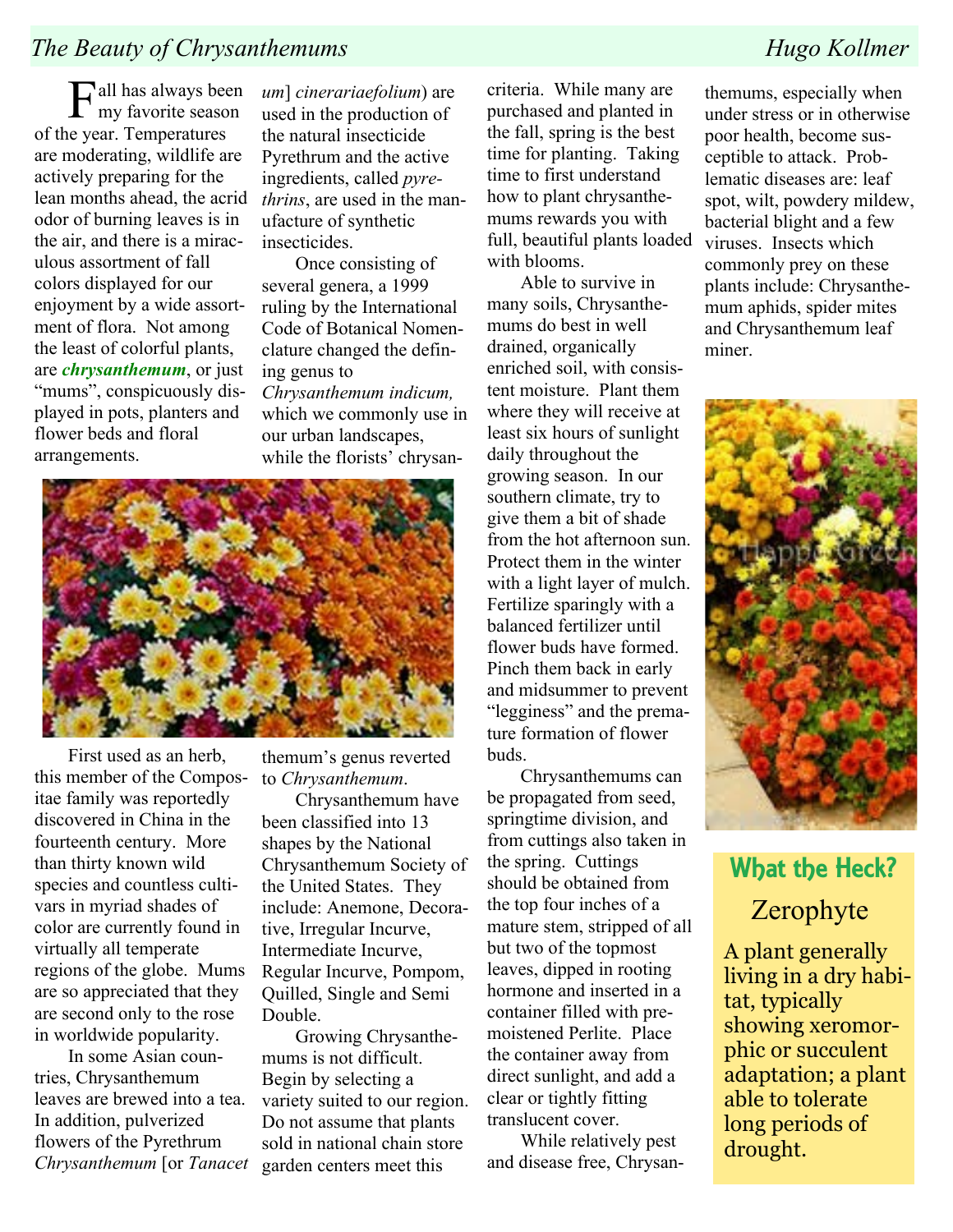### Elm Leaf Beetle Karin Hicks

Be on the lookout for skele-tonized elm trees, as it could be the work of the *elm leaf beetle*. Elm leaf beetle is a leaf-chewing pest of elm, which leaves a shot-hole pattern, causing the leaves to turn brown and drop prematurely.

It has been active in the mid northern part of the state and the Georgia Forestry Commission is collecting occurrence data for Georgia counties. Currently, it has been documented in our surrounding counties of Barrow, Madison and Clarke. Sightings can be reported with GFC Forest Health Specialists (see end of article).



The elm leaf beetle.

Photo by Joseph Berger, Bugwood.org

Elm leaf beetle (ELB) was introduced from Europe in 1838 and is the most serious elm defoliator across the country. Damage doesn't usually harm the tree but can make it more susceptible to disease and other pests. All species of elm are vulnerable although ELB seem to prefer English, American and Chinese Elms.

#### **LIFECYCLE**

Adult beetles are yellow to olive green with a black stripe on each side and 4 black spots near the head. They are approximately ¼ inch long. Adults overwinter in protected locations. They will seek out woodpiles, loose mulch, or piled leaves; openings in building walls or under the bark of trees to shelter during the cold months.

When leaves begin to leaf out in spring, adults emerge and females lay masses of yellow/orange eggs on the underside of elm leaves. Tiny black larvae hatch and chew small pits near where eggs had been laid. They continue to feed on the underside of the

leaf, avoiding larger leaf veins while they develop through 3 instar stages. This usually takes 3 to 4 weeks.



Elm leaf beetle larvae on the underside of a damaged elm leaf. Photo by Pest and Diseases Image Library, Bugwood.org

Once larvae are full grown they crawl down the trunk of the tree to seek shelter to transform to the pupa stage. Most will pupate at the base of the tree.

Within 2 weeks, new adults emerge. They fly back to the leaves, mate and produce a second generation. Adult beetles produced at the end of this second generation will feed for a brief while on leaves but do not lay eggs.

#### INTEGRATED PEST MANAGEMENT **STRATEGIES**

You can do nothing. Healthy elm trees can tolerate some defoliation, especially if it occurs near the end of the growing season or the tree was not affected the previous year. Adult beetles can fly from untreated trees, so controls may only be effective if all elm trees in area are treated.



Elm leaf beetle larvae. hoto by J. R. Baker, NC State University, Bugwo

1) Practice good cultural techniques. Keep trees healthy and free of nutritional, drought or injury stress.

2) Eliminate over- wintering sights. Close areas where beetles can enter buildings. If you find ELB in your home vacuum them or spray with pyrethrin based insecticide.

3) Encourage natural enemies such as predaceous stink bugs or parasitic wasps that attack larvae and pupae stage of ELB.

4) Spray trees with organic insecticide, Insecticidal soap and horticultural oils such as Neem or pyrethrin. Spray in spring when elm leaves are at three-quarter leaf out and again 3 weeks later.

5) Use conventional insecticides. These are best used in areas where outbreaks regularly occur or when large numbers of beetles are observed laying eggs.



6) Use soil drenches or soil injections of systemic insecticides that move to kill insects on foliage. Imidacloprid is commonly available sold under Bayer Advanced Tree & Shrub, Bonide Annual Tree & Shrub Control, Ortho Bug B Gon Year Long Tree & Shrub Insect Control. This method typically takes 2-4 weeks. For effective usage, soil should be kept moist.

7) Insecticides can be applied to leaves. This is best done in May after most eggs are laid by overwintering females, but before larvae start to feed on leaves. Neem-derived products and biological insecticides (spinosad) should be timed appropriately for maximum impact.

8) Trunk banding helps control late season feeding injury. Bands should be one foot wide and placed on the trunk of the tree just below